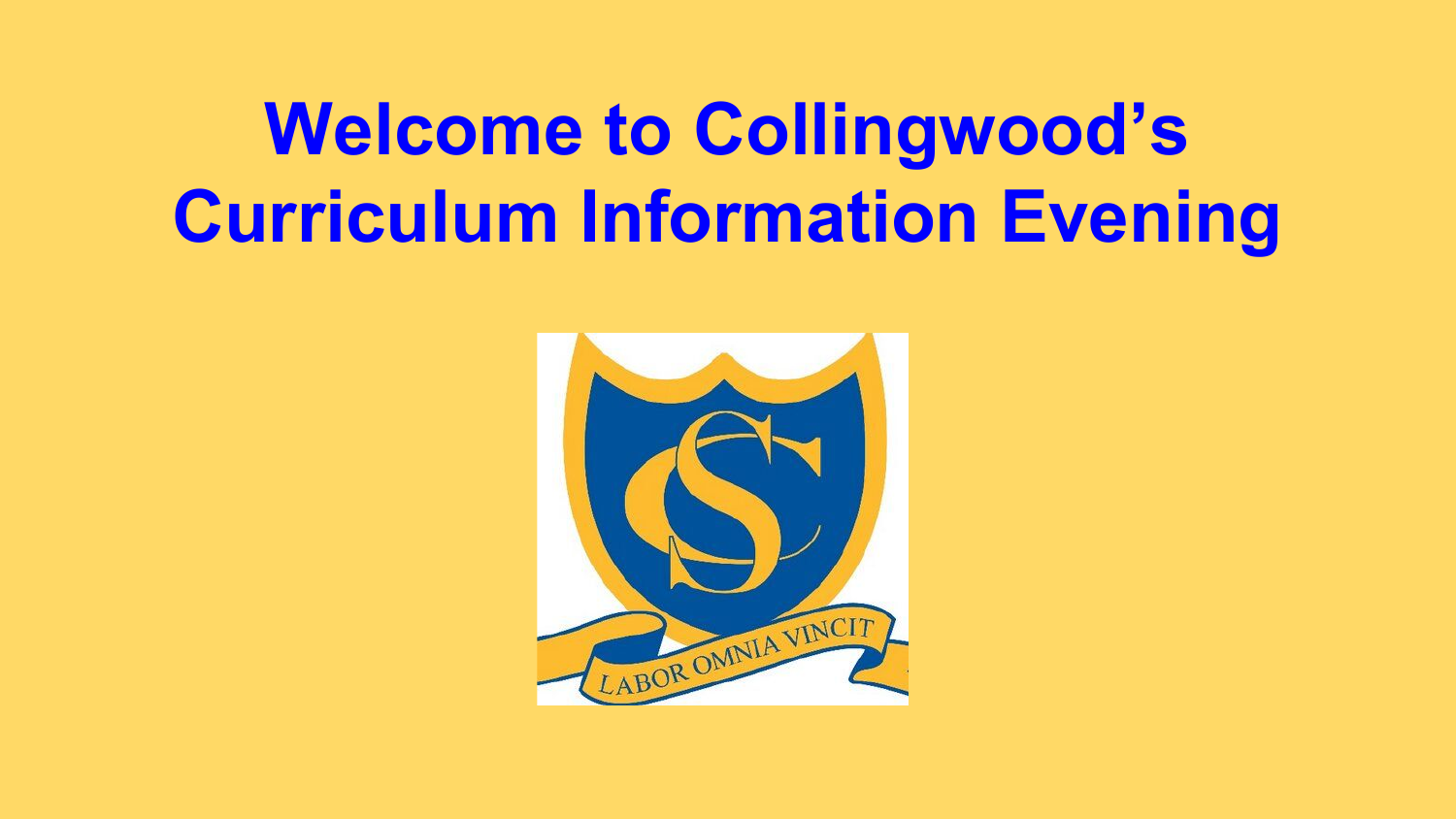#### **We would like to……..**

Inform you about how we teach phonics, reading, writing and maths at Collingwood

Give you ideas for helping your children to learn at home

Show you the classrooms where your children learn, the type of activities they do and the resources they use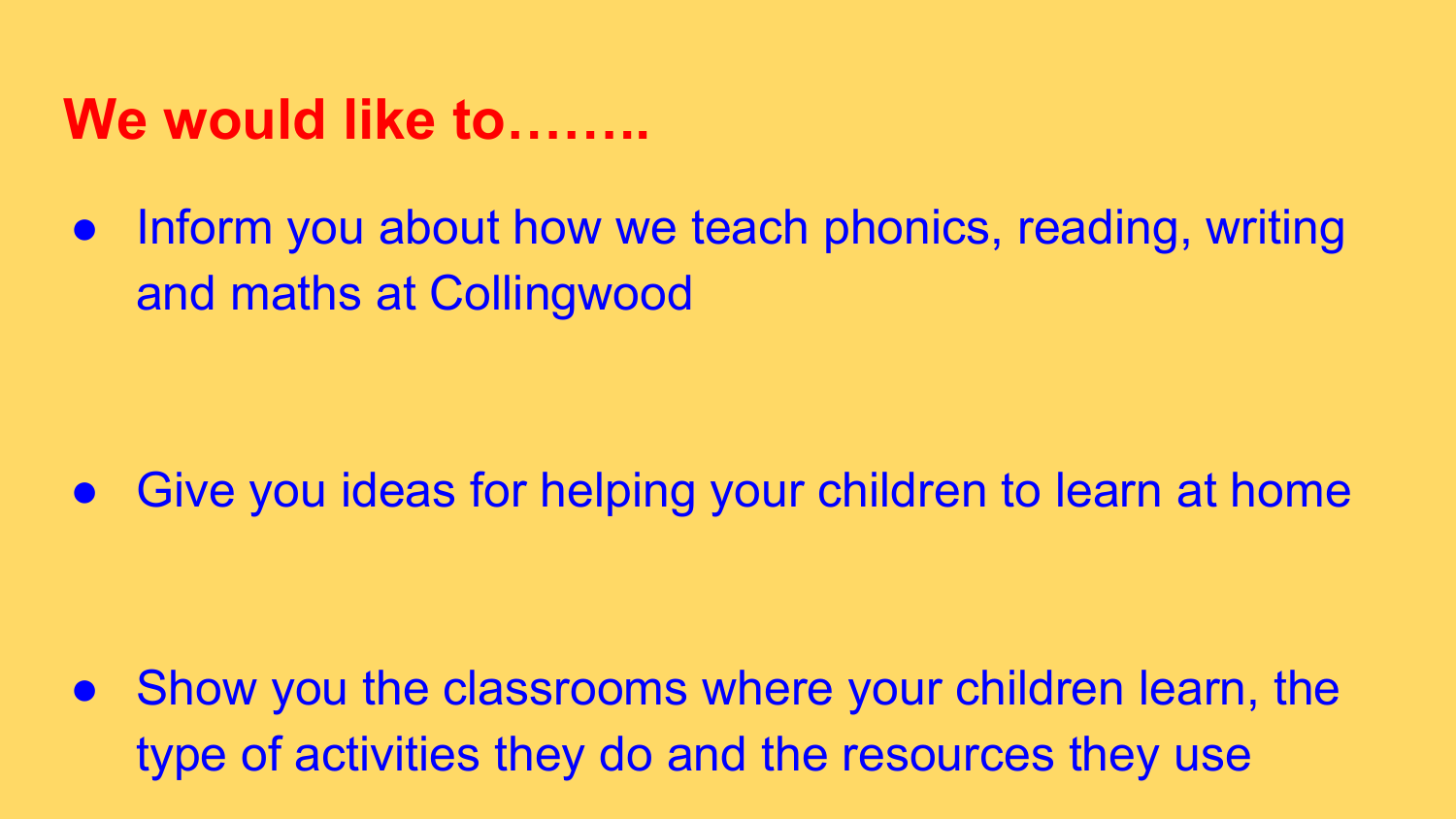# **PHONICS**

Phonics is taught from Kindergarten to Year Two. In Early Years, we base our learning on the Jolly Phonics scheme which is a multi sensory and interactive way to learn through songs, games, action rhymes, videos and stories.

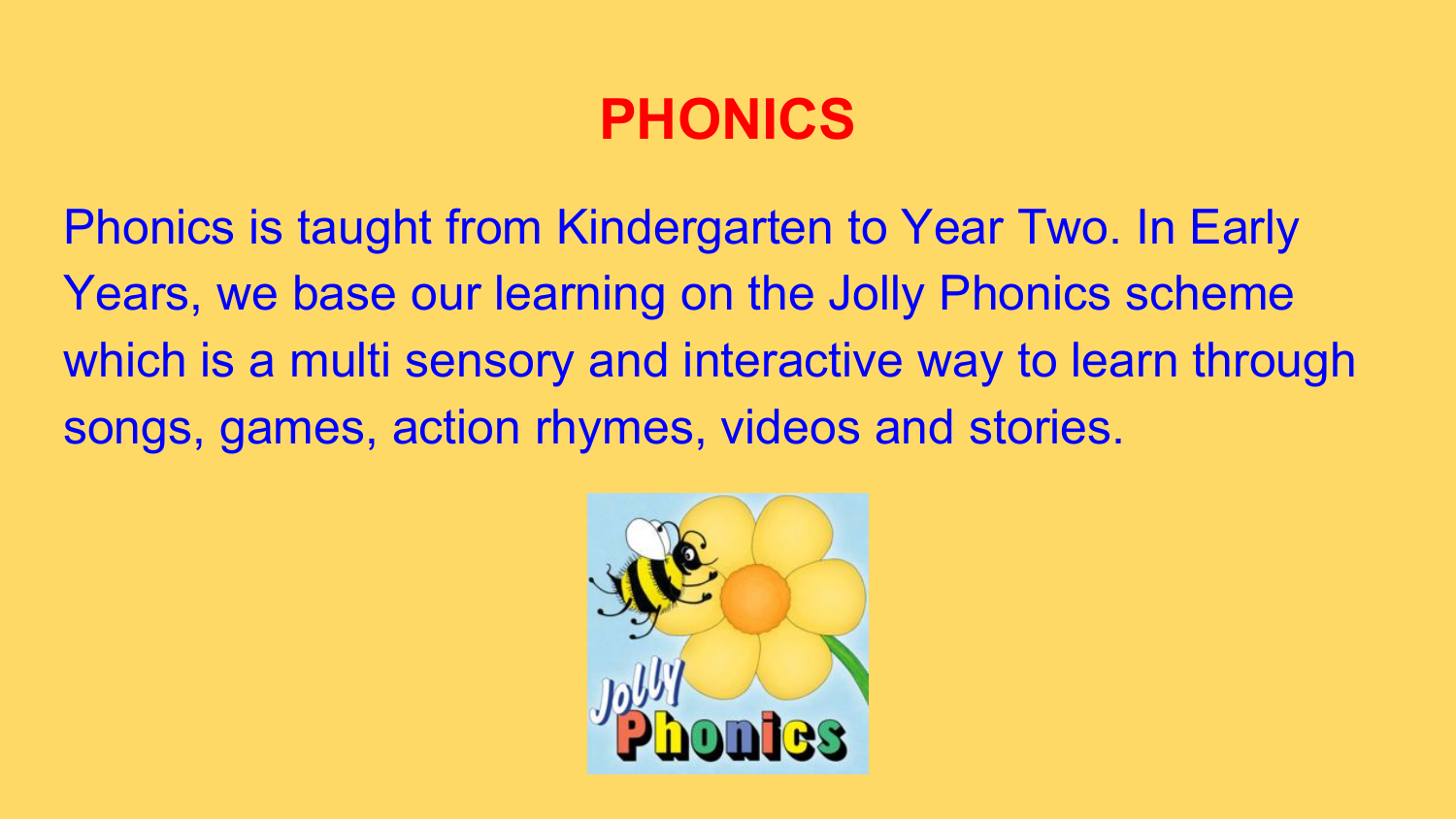# **PHONICS**

Phonics gets children reading and writing from an early age by using letter sounds rather than the alphabet.

Children initially learn 42 sounds:

1. s, a, t, i, p, n 2. ck, e, h, r, m, d 3. g, o, u, l, f, b 4. ai, j, oa, ie, ee, or 5. z, w, ng, v, 00, 00 6. y, x, ch, sh, th, th 7. qu, ou, oi, ue, er, ar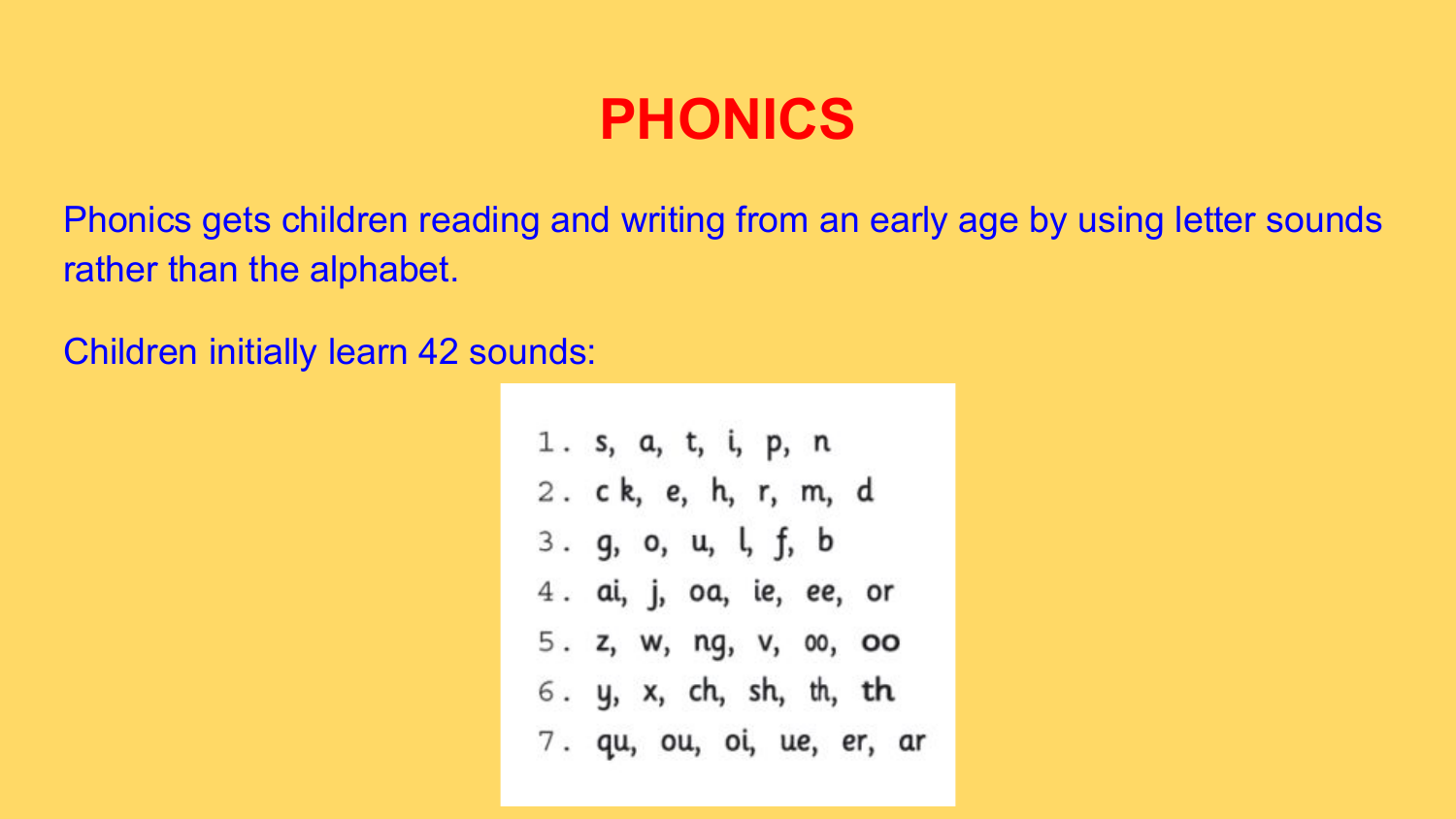#### PHONICS

Children in Early Years quickly learn to segment and blend using these 42 sounds.

Phonics learning continues in Year One and Year Two, extending these sounds and adding spelling, grammar and punctuation.

You can find out more about phonics and spelling in your child's classroom.

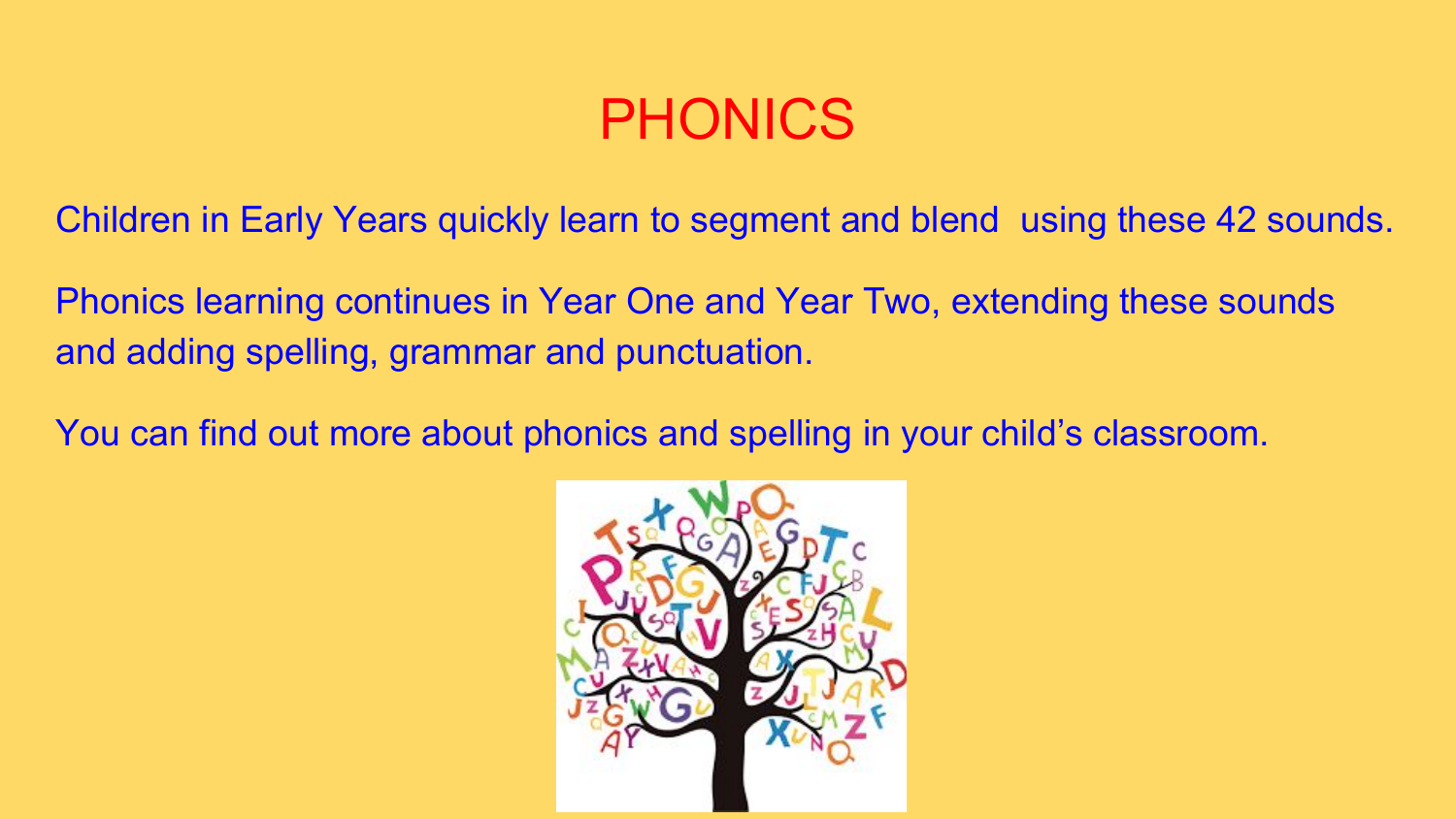The children are given many opportunities to read every day. This may be in an individual, group or whole class reading session or it may form part of any activity during the day e.g. reading the menu at lunchtime, reading instructions for a task or reading signs and notices around the school.

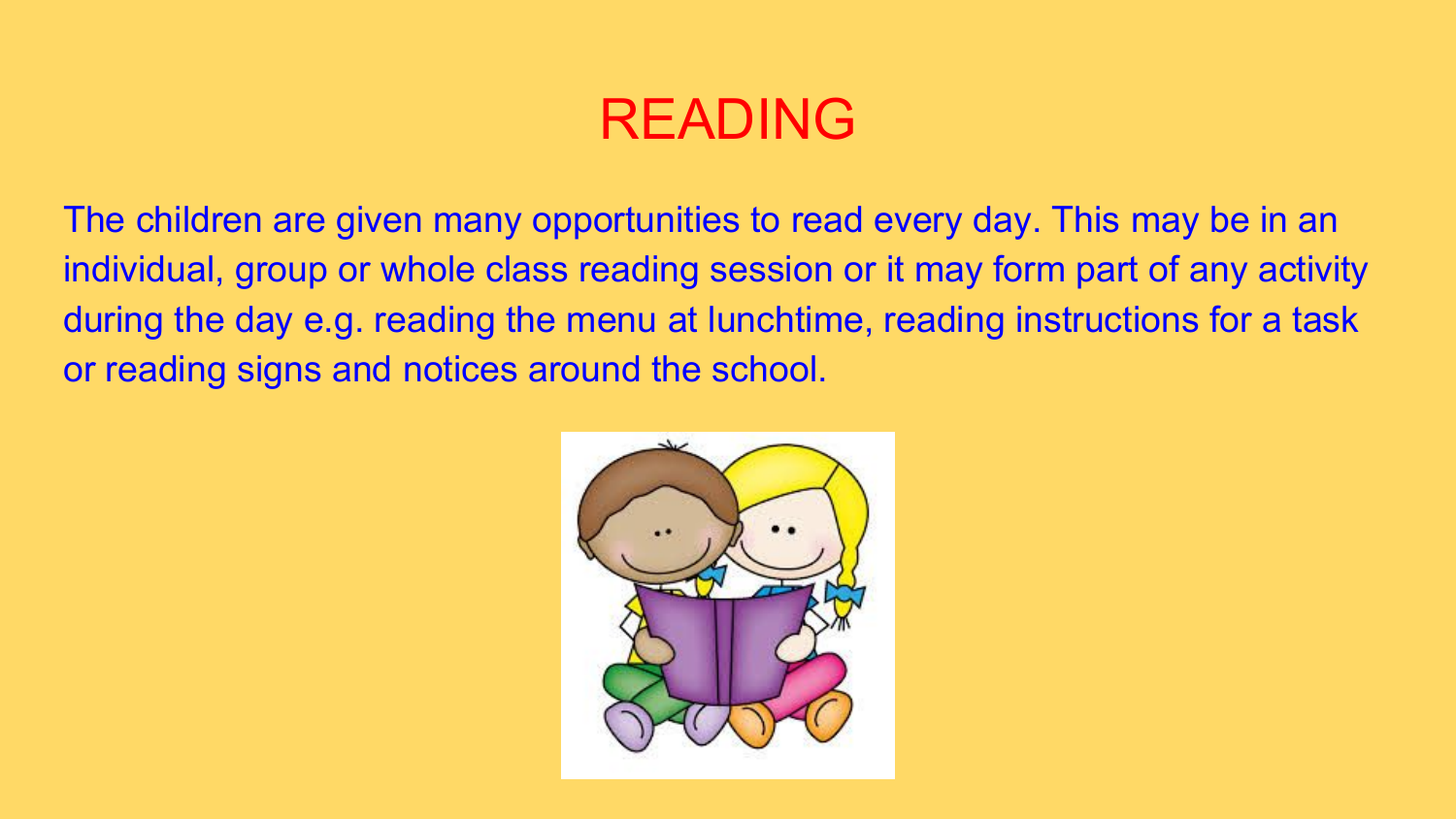At Collingwood, the children choose their reading books from a colour banded reading scheme. These books have been carefully written in order to support the process of learning to read and help children make progress as readers. The scheme provide a good choice of stories, non-fiction, poetry and playscripts.

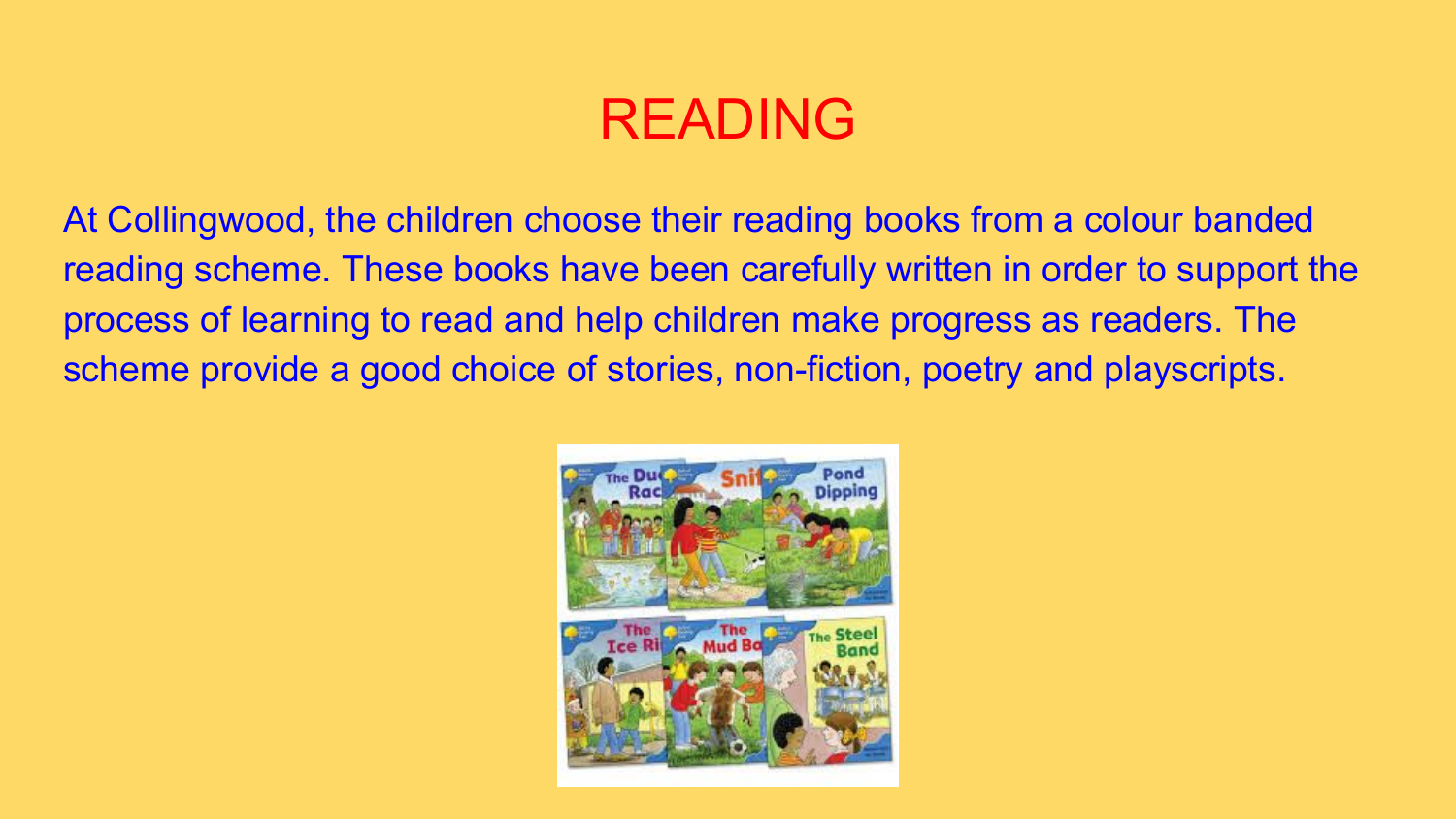The children also have the opportunity to visit the school library from Year One upwards, and choose a book to bring home.

The book they choose will not necessarily be one that they can manage to read unaided so please do read to them or with them to help them to enjoy it.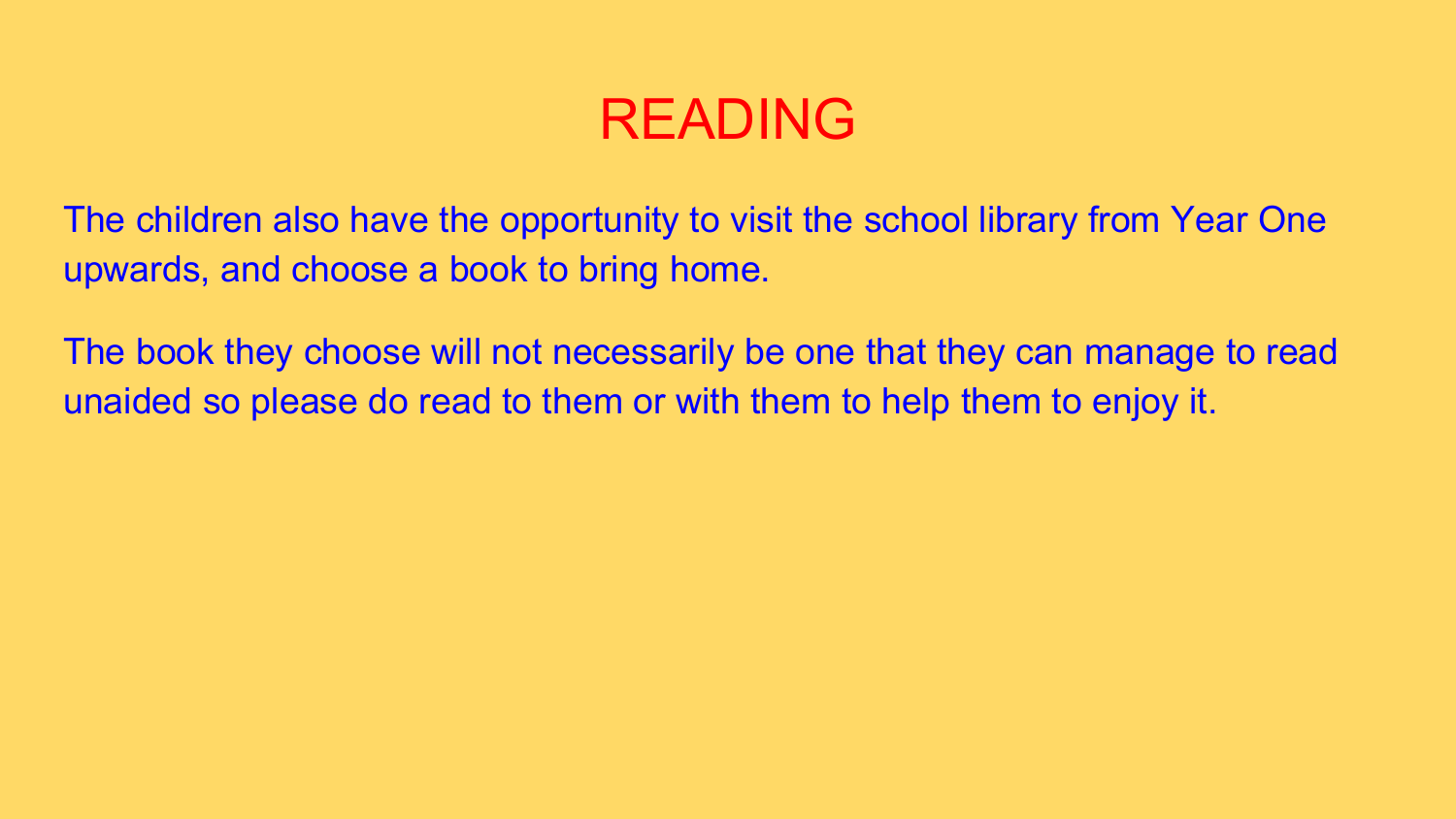#### **Helping your child to read:**

Choose a relaxed and quiet time and place

Listen and support by asking questions

Read together - take it in turns to read a page



Join a library

All reading is good reading - menus, comics, cereal packets......

Be a good role model - let your child see you reading for pleasure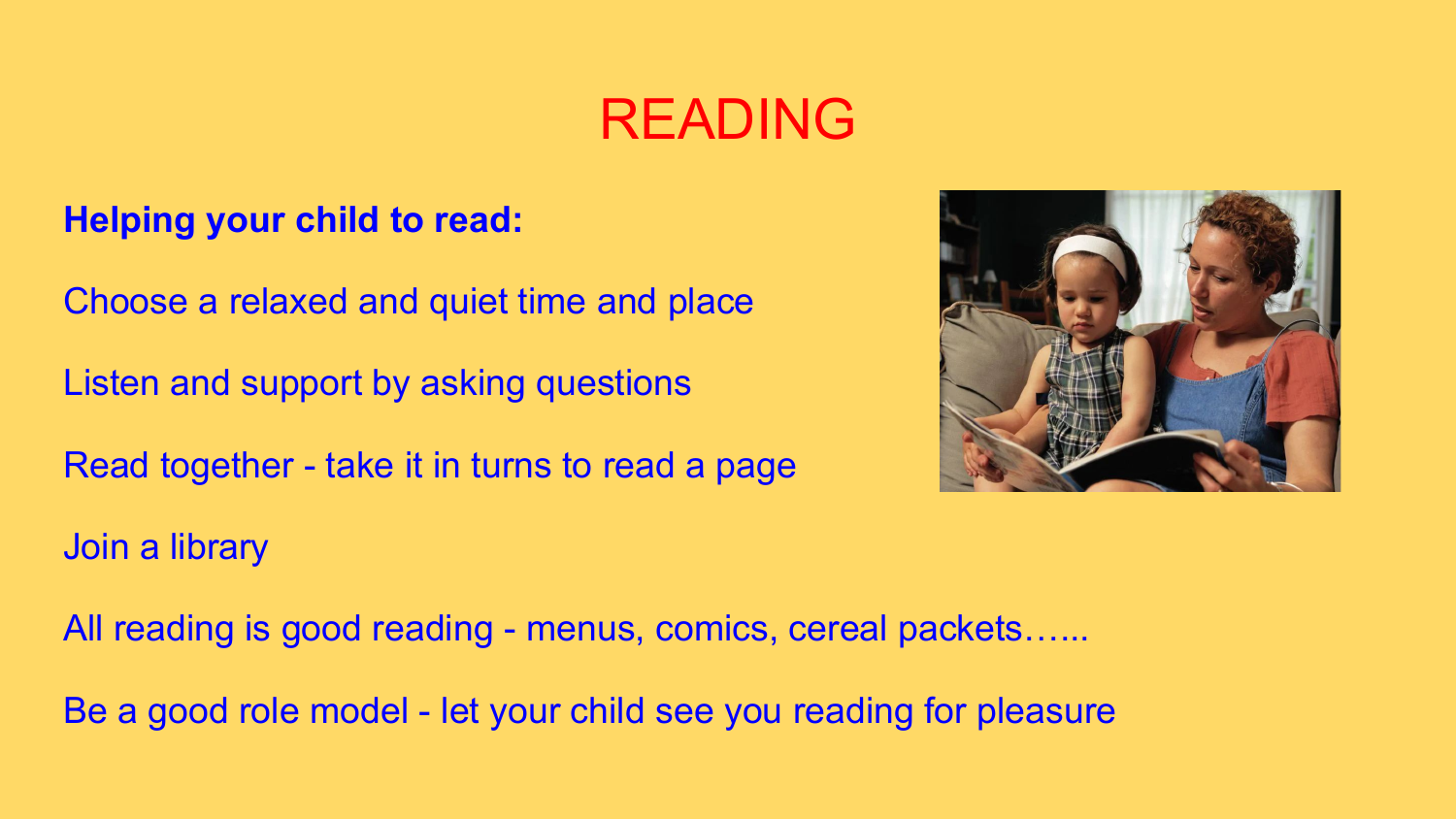# WRITING

#### **Writing skills generally develop slightly later than reading and phonic skills.**

As a general rule, a child reaching the end of Early Years would be expected to be holding a pencil with the correct tripod grip, forming letters correctly, using phonics to sound out new words as well as drawing on the bank of learnt high frequency words and be writing for meaning and purpose e.g. menu in the cafe home corner, messages to friends, lists for pretend shopping etc…..

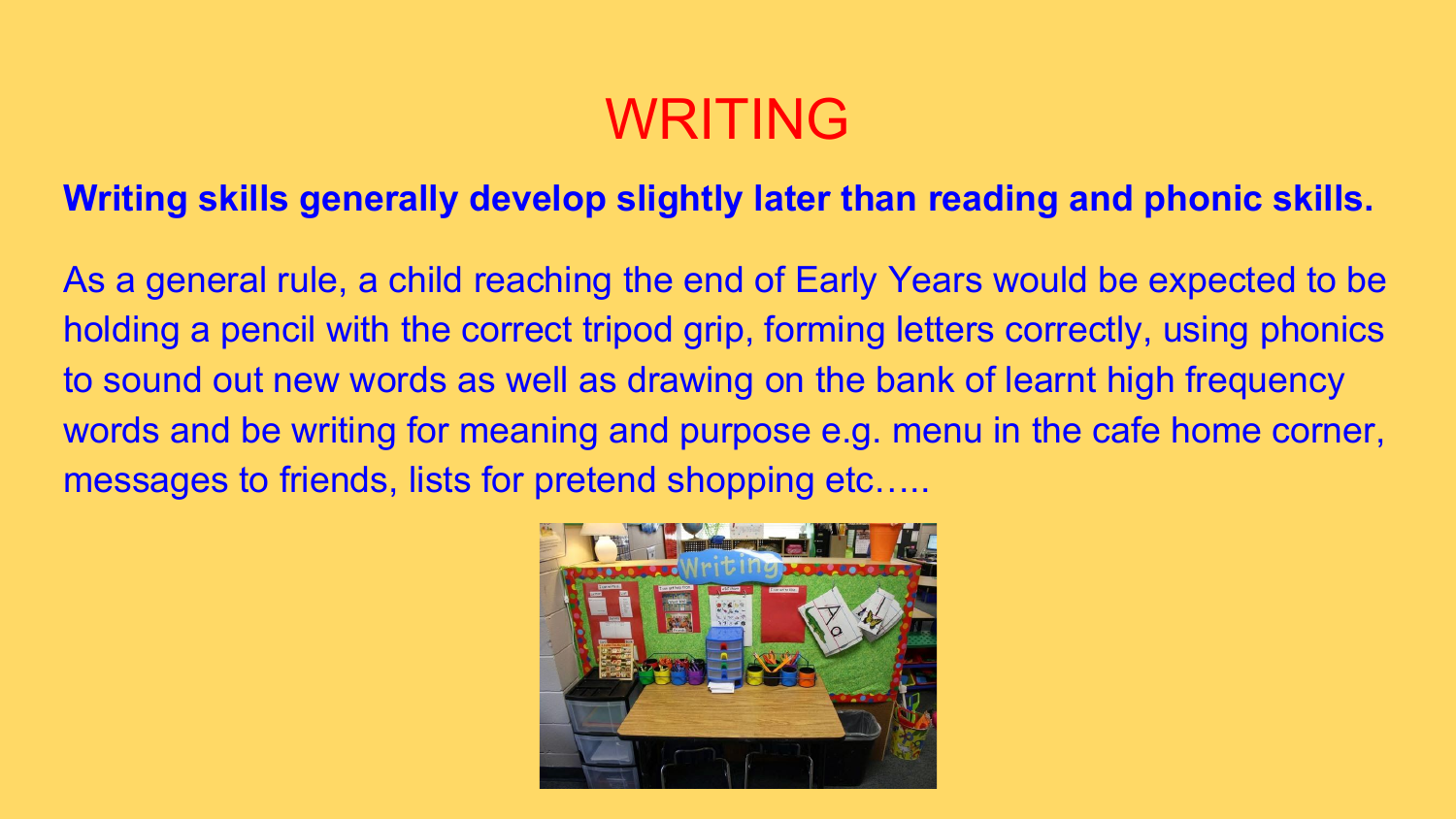# WRITING

As the children move into Key Stage One, we assess writing in a number of ways including ongoing observation and individual marking. Four times a year, we also carry out carefully planned writing assessments which allow us to check that the children are on track with a number of targets set for their particular stage in writing.

These targets cover all areas of writing, including: phonics and spellings, content, punctuation, handwriting, planning and evaluating.

A great website is: www.literacyshed.com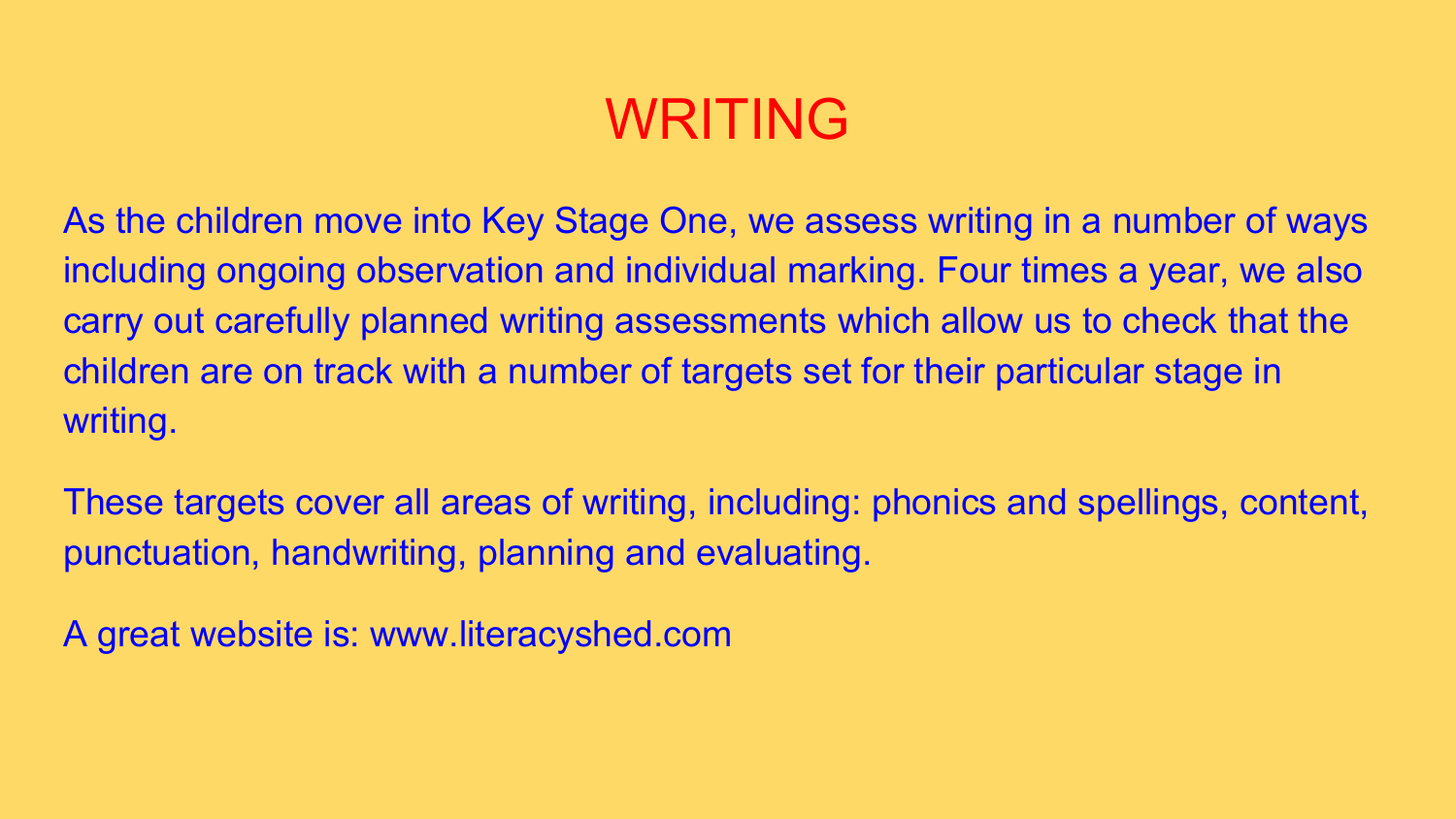In the Early Years, maths is taught almost entirely through practical activities and play. These activities might include: writing telephone numbers in the doctor's surgery role play, setting up play money for a shop, making playdough shapes, number rhymes and games…

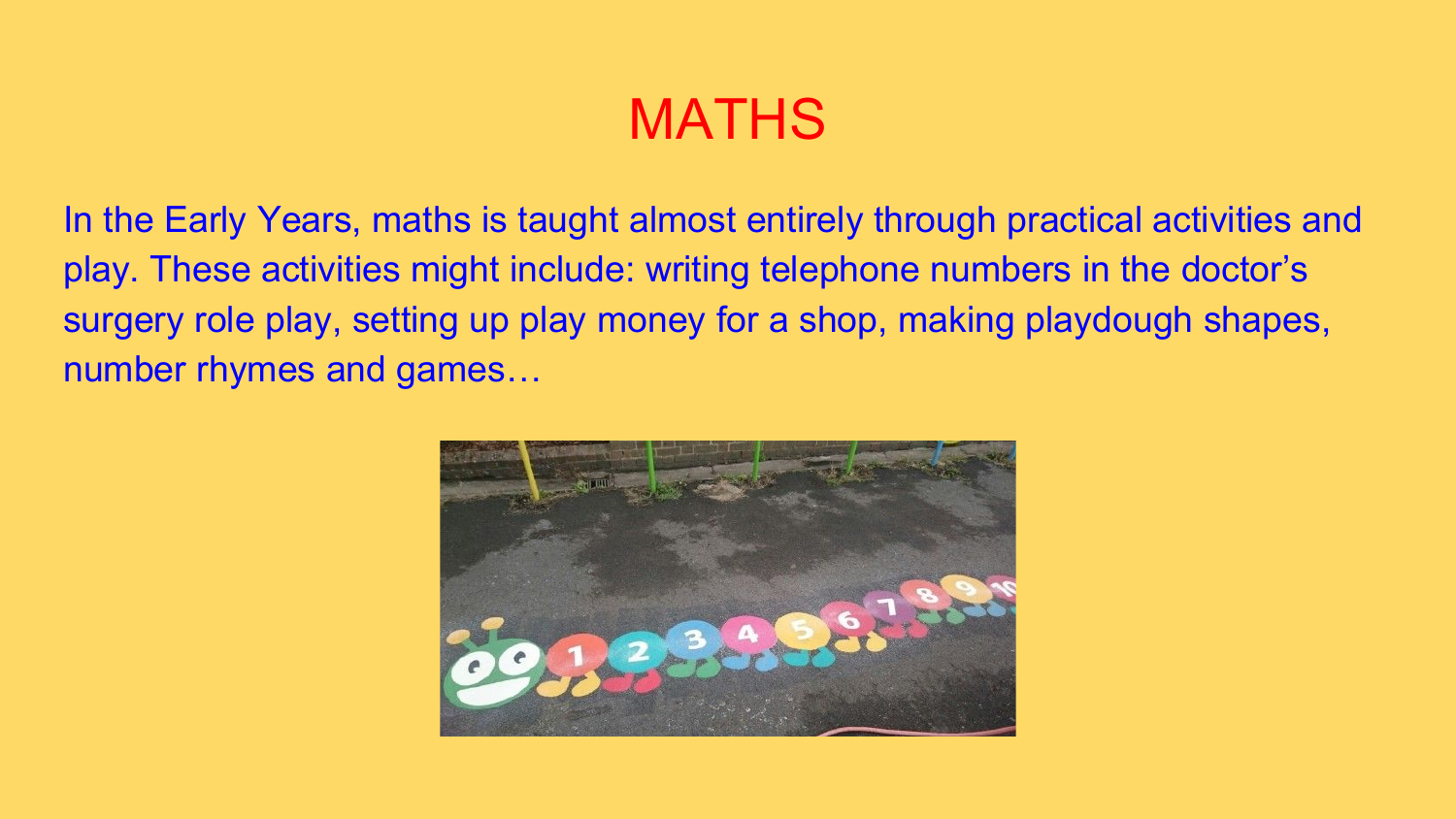In Year One, the children continue to use plenty of practical equipment and a greater emphasis is put on recording. The children are introduced to a wide range of strategies for working out e.g. using number lines, recognising and using patterns in the number system e.g. 3+7=10, 13+7=20.

| $6 + 5 = 11$ | 0123458789101122316151617381920                           |
|--------------|-----------------------------------------------------------|
| $9 + 4 =$    | 3 4 5 6 7 8 9 10 11 12 13 14 15 16 17 18 19 20            |
| $11 + 5 =$   | 0 1 2 3 4 5 5 7 8 9 10 11 12 13 14 15 16 17 18 19 20      |
| $8 + 3 =$    | 0 1 2 3 4 5 6 7 8 9 10 11 12 13 14 15 16 17 18 19 20      |
| $2 + 12 =$   | 3 4 5 6 7 8 9 10 11 12 13 14 15 16 17 18 19 20            |
| $10 + 7 =$   | 5 6 7 8 9 10 11 12 13 14 15 16 17 18 19 20<br>0123<br>- 6 |
| $4 + 15 =$   | 0 1 2 3 4 5 6 7 8 9 10 11 12 13 14 15 16 17 18 19 20      |
| $16 + 1 =$   |                                                           |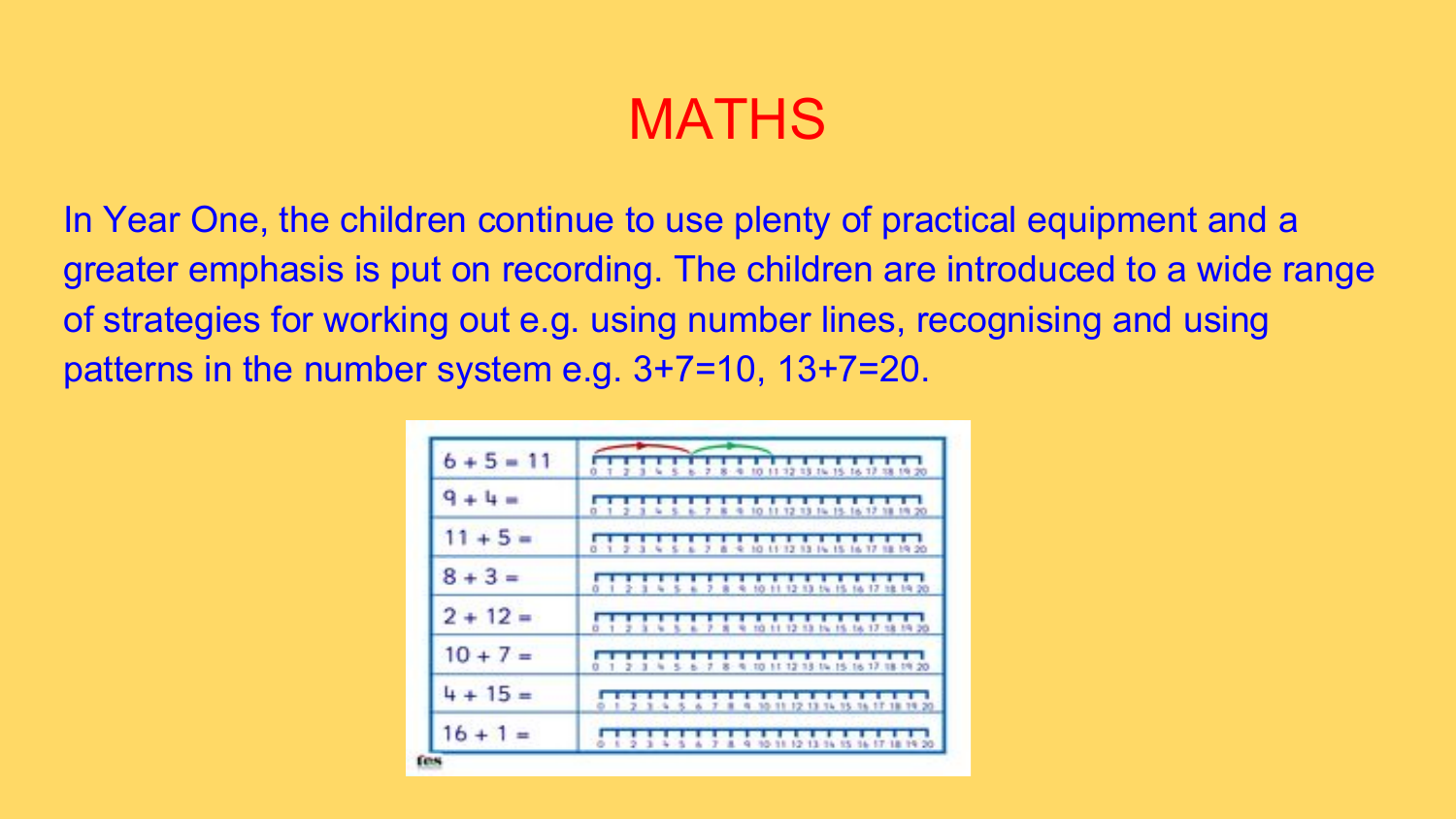By the end Year Two, children are expected to have a secure understanding of number bonds to 20, times tables (initially 2s, 5s and 10s) and the four operations. They will continue to learn with a mix of practical experiences and written methods.**REASONING AND PROBLEM SOLVING.** 

Draw lines to match the representations.

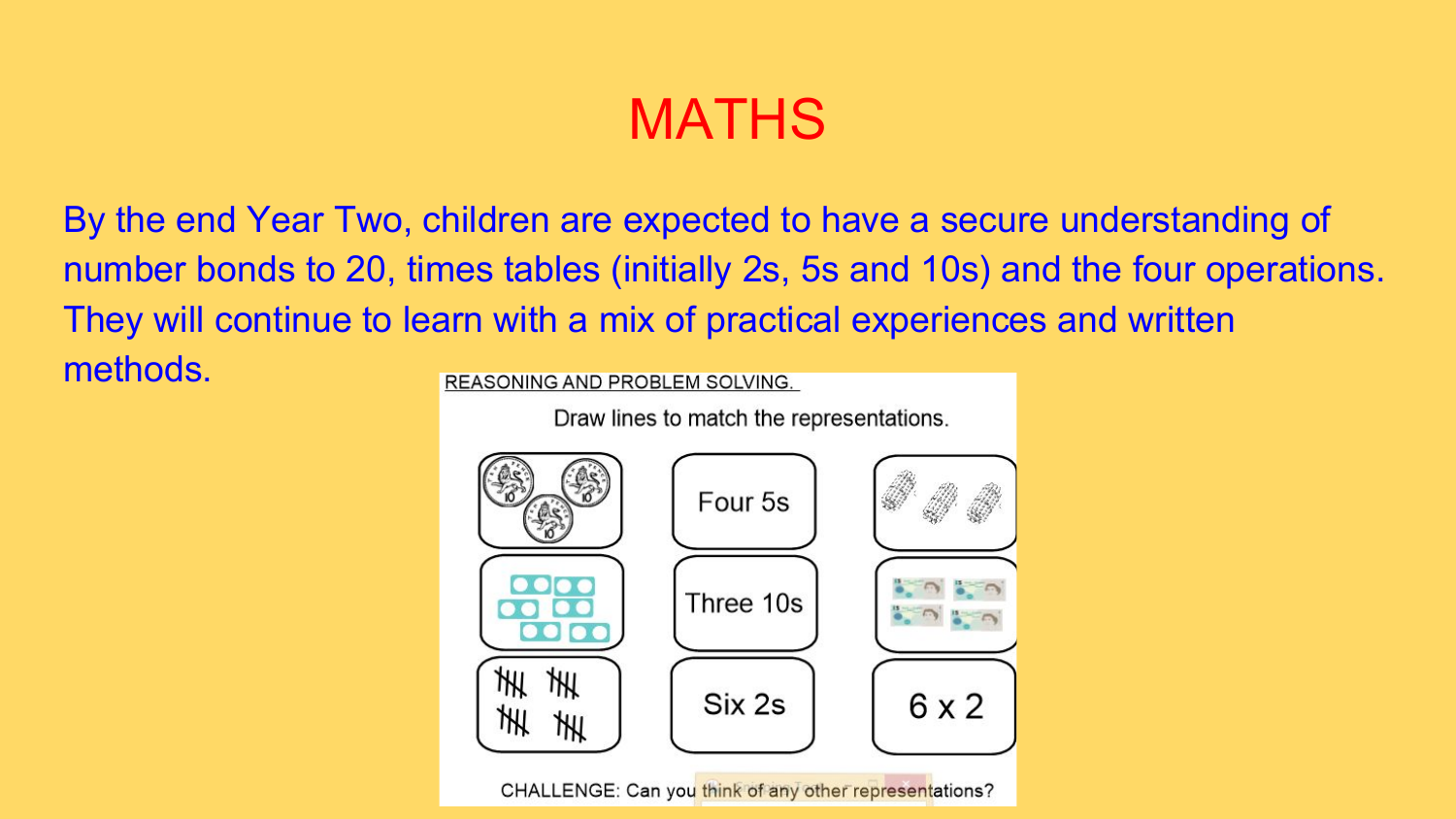A great importance is placed on applying the maths that the children are learning and using it to solve problems. What skills might you need to solve this problem?

# **Fatim picked 15 strawberries. He ate a third of them on the way home. How many did he have left?**